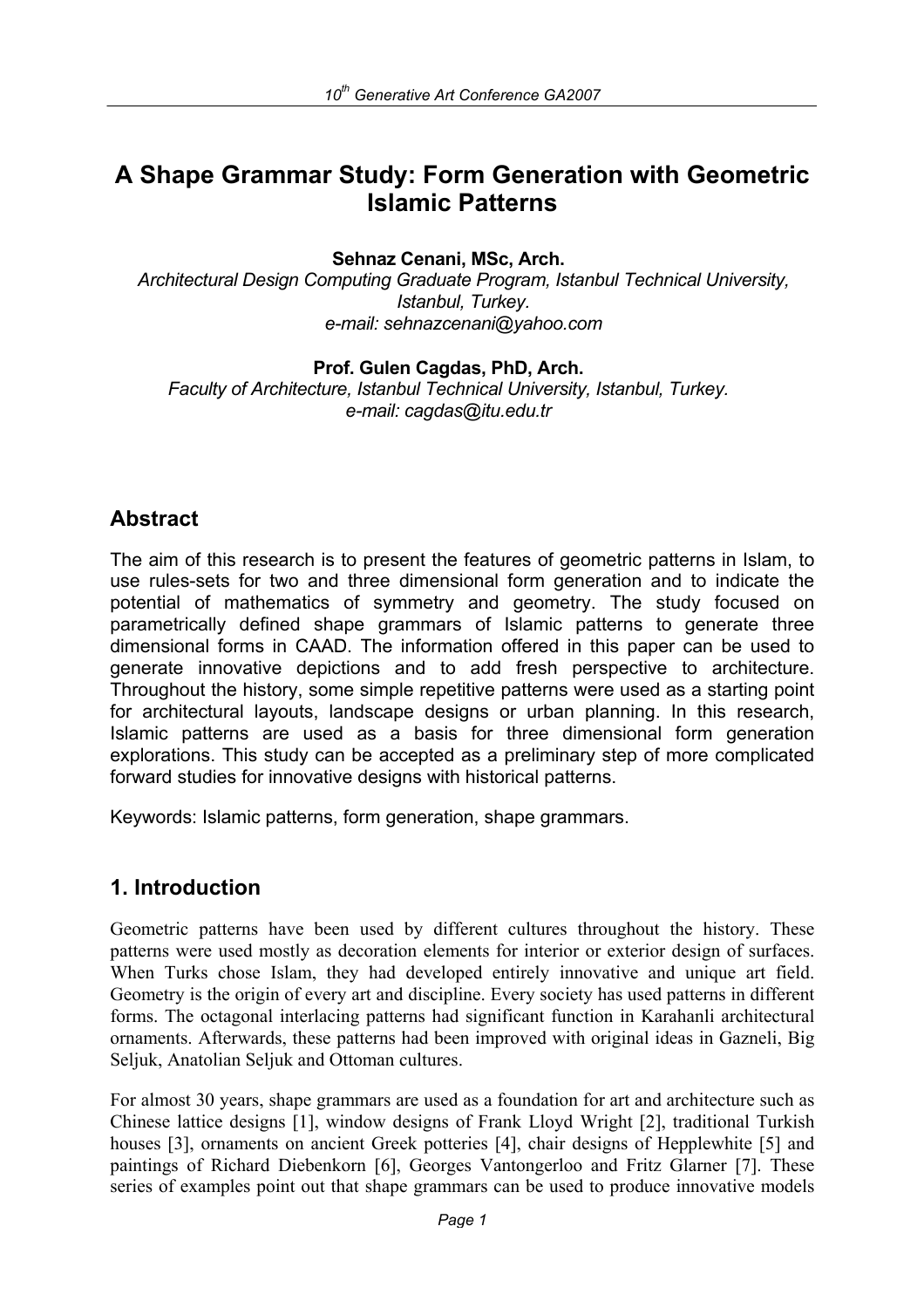on the basis of historical styles. Today, there are various significant research connected to Islamic ornaments and geometric origins of Islamic patterns [8-11].

Roots of Islamic patterns are differentiating in time, according to historic periods and cultures. Two and three-dimensional creative expressions can be seen in Islamic art. Islamic art has three main objectives, which are calligraphy, floral ornaments and geometric ornaments. In general, combinations of these elements are used on the same object. Geometric and floral patterns are the most important ornamental design components of Islamic art, because any depictions of human and human related subjects are forbidden. Art and need of expression lead people to another solution, which is based on geometry and mathematics. Although the main aim of these geometric or floral patterns is decoration, they depict a variety of Euclidean rules and geometric structures. These patterns are used on different kind of materials such as tiling, glass, paper, wood, plaster, metal, stone and brick. Usually, Islamic patterns can be seen on *mihrap*, minbar, window and door shutters, sultan's lodge, fountain fences, tile, stalactites, *rahle*, ceiling and walls.

Architects should try to explore new tools for being able to design in a different and more efficient technique than a conservative approach. The patterns can be spatial elements and be used as a base for architectural, interior or urban designs. This paper is focused on one of the fundamental patterns in geometric Islamic ornamentation; eight-pointed star and innovative form generation explorations with this pattern.

### **2. Islamic Patterns**

According to Stiny, design is calculating with shapes and rules, and shape grammars are mathematics. They let us calculate in algebras of shapes [12]. Geometry is the basis of everything. From the beginning, Islamic patterns were considered as three dimensional and used in different buildings as basis for the domes, plans for minarets, tombs etc. Especially, in the mosques of Architect Sinan, simple patterns are used as underlayers of his design of the mosques [10].

The complexity of shapes is retrospective. It is an artefact of the rules that depends on how they are actually applied. Without rules, there is no complexity. And with rules, complexity varies – up and down- [12]. Shape grammars are the algorithmic systems used to analyze existing designs or create new ones. In spite of using text or symbols to express conceptual representations, shape grammars help to generate innovative designs through computational effort with shapes and rules. Stiny indicates that design is calculating when you do not know what you are going to see and do next. What a shape is depends on what rules are used, and when and how. This can vary for different rules, and, in fact, it changes every time any rule is tried [12]. Numerous probabilities of rule selection and application of these rules may cause emergent design solutions. This research aims to present the characteristics and shape grammar rules of geometric patterns in Islam and to indicate the potential of mathematics of symmetry and geometry. The study focused on parametrically defined shape grammars of Islamic ornaments for form generation in CAAD. The information offered in this paper can be used to generate innovative depictions and to add fresh perspective to architecture.

Islamic art was derived from Greek math that based on pure geometry. According to Pythagoras, everything in the universe can be defined by mathematics. Each number has certain meanings. Cube and square represent world, pyramid and triangle represent fire, and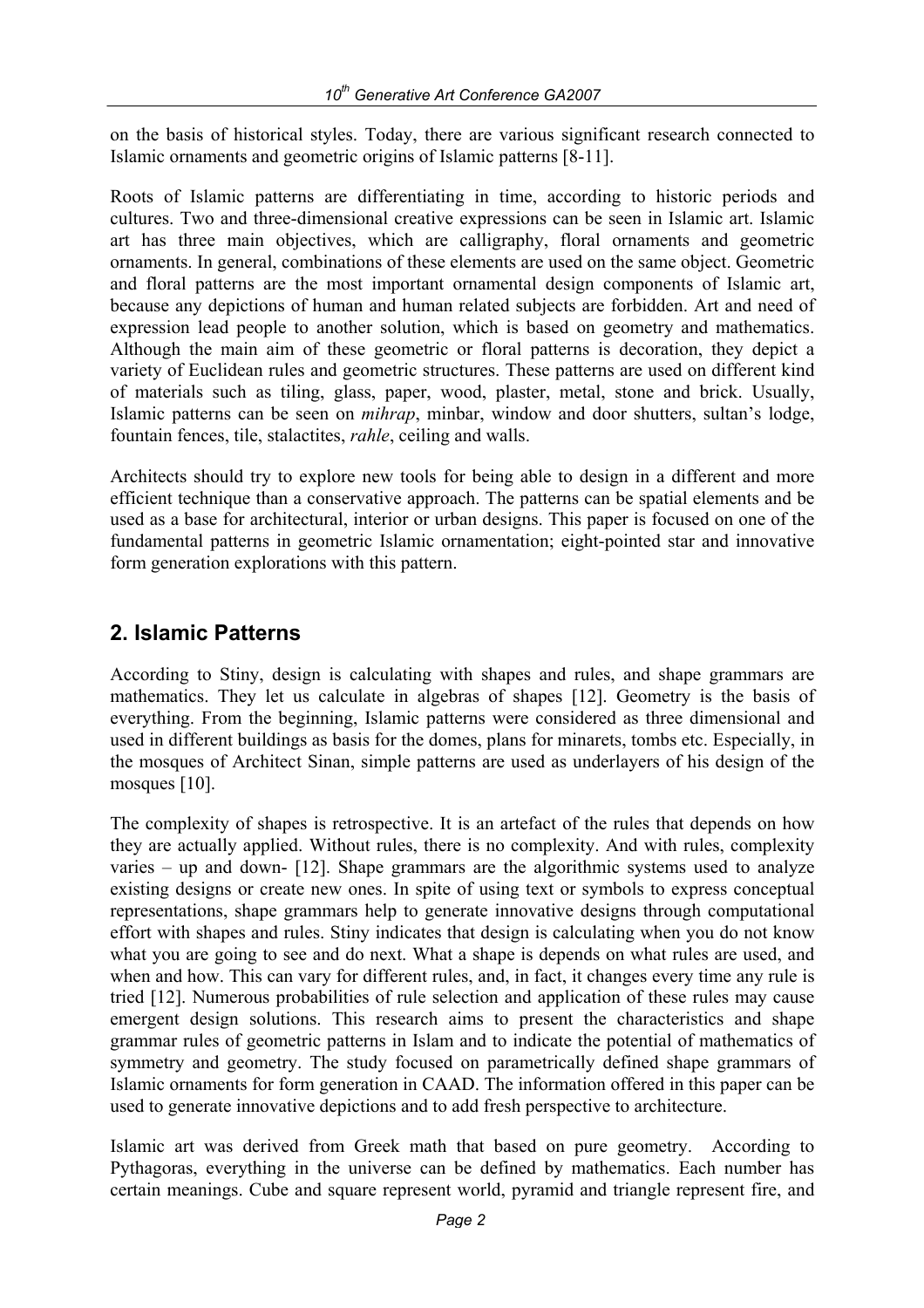dodecahedron represents the universe. Two-dimensional geometric patterns in Islamic art are compositions of closed polygons. In Islamic art, geometric and floral patterns are generated by some basic geometry rules such as isometric transformations and Boolean operations. Translation, rotation, reflection, repetition are the isometric transformations (also called as Euclidean transformations). Boolean operations are operations like union, intersection, subtraction etc.

*Repetition* is the most useful and fundamental feature of Islamic patterns. There are few basic shapes in Islamic art, but interlocking design of these basic shapes generate different and complex patterns. Islamic patterns are usually produced by the repetition of triangle, square and pentagon. Star is an important shape in Islamic art. In almost every culture, the star represents the eternity. Each arm of a star has the same distance from its center. Circle does not have starting or ending points. In Islamic art, the circle and the center of the circle represent the creator (*Allah*) and Mecca - the center of Islam. That's why circle is one of the key shapes in Islamic art and architecture. Another important feature of Islamic patterns is *symmetry*. Symmetry, or the series of ways in which a single *motif* can be repeated an exact number of times within a circle, is the most fundamental manifest aspect of Islamic geometric art [11]. It is the main operation in derivation of geometric and floral patterns. Symmetry is used for generating compositions and tessellations. Stylized rose pattern - *gülçe* (rosette) and stellar patterns are the most frequent Islamic ornaments and they are generated with these simple features. Figure-background relationship is another important aspect in Islamic art. Different parts of the patterns can be dominated by figure-background relationship. Colors are essential for figure-background relationship and visual perception, particularly in tiling and engraving. Sometimes, different materials or colors can be combined with others to increase the visual perception.

### **3. Form Generation with Islamic Patterns**

This study is focused on one of the fundamental patterns in geometric Islamic ornamentation; eight-pointed star. The square represents the *earth*, or the physical elements such as earth, air, fire and water. If a square overlaps another, with the second square pointing upwards, eightpointed star is formed. The eight-pointed star is related to the symbolism of the *eight bearers of the throne*, from Koran and certain cosmological subjects [11]. Different rule-sets are applied to the pattern and these generative rules are based on shape grammar and fractal geometries [13]. Afterwards, the resultant patterns are used as a basis for generating three dimensional forms. Rectangular array (Figure 1) and polar array (Figure 2-10) are applied to the eight-pointed star. Then, each star is extruded to a specific height; in most of the cases, the height of each star is increased from outside to the center of the pattern.



**Figure 1. Rectangular array with eight-pointed star.**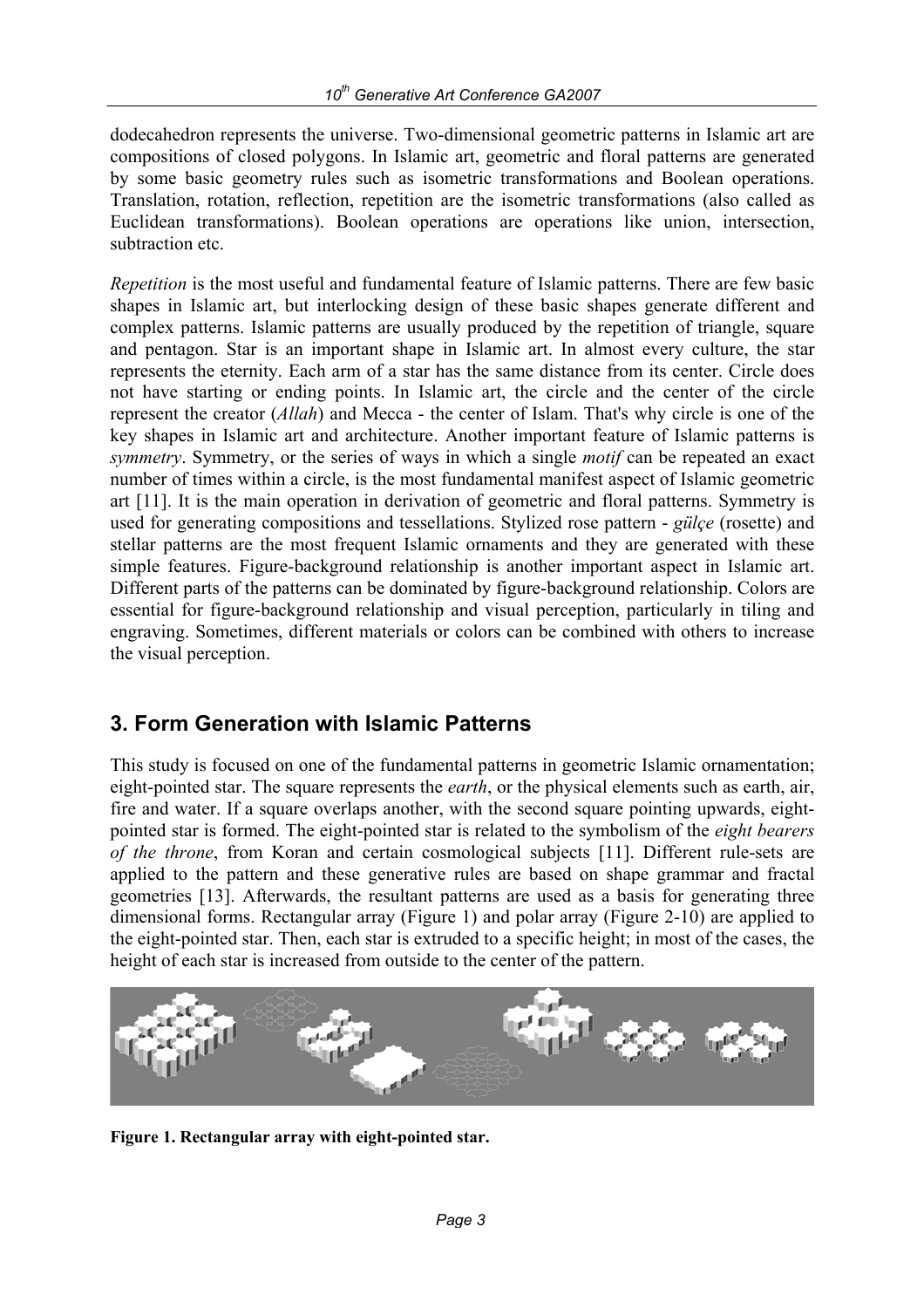

**Figure 2. 3D representation of the polar array with 8, 16 and 32 stars.**



**Figure 3. Initial shape and 3D representation of the polar array with 8 and 16 stars.**



**Figure 4. Initial shape and 3D representation of the polar array with 8, 16 and 32 stars.**



**Figure 5. Initial shape and 3D representation of the polar array with 8, 16 and 32 stars.**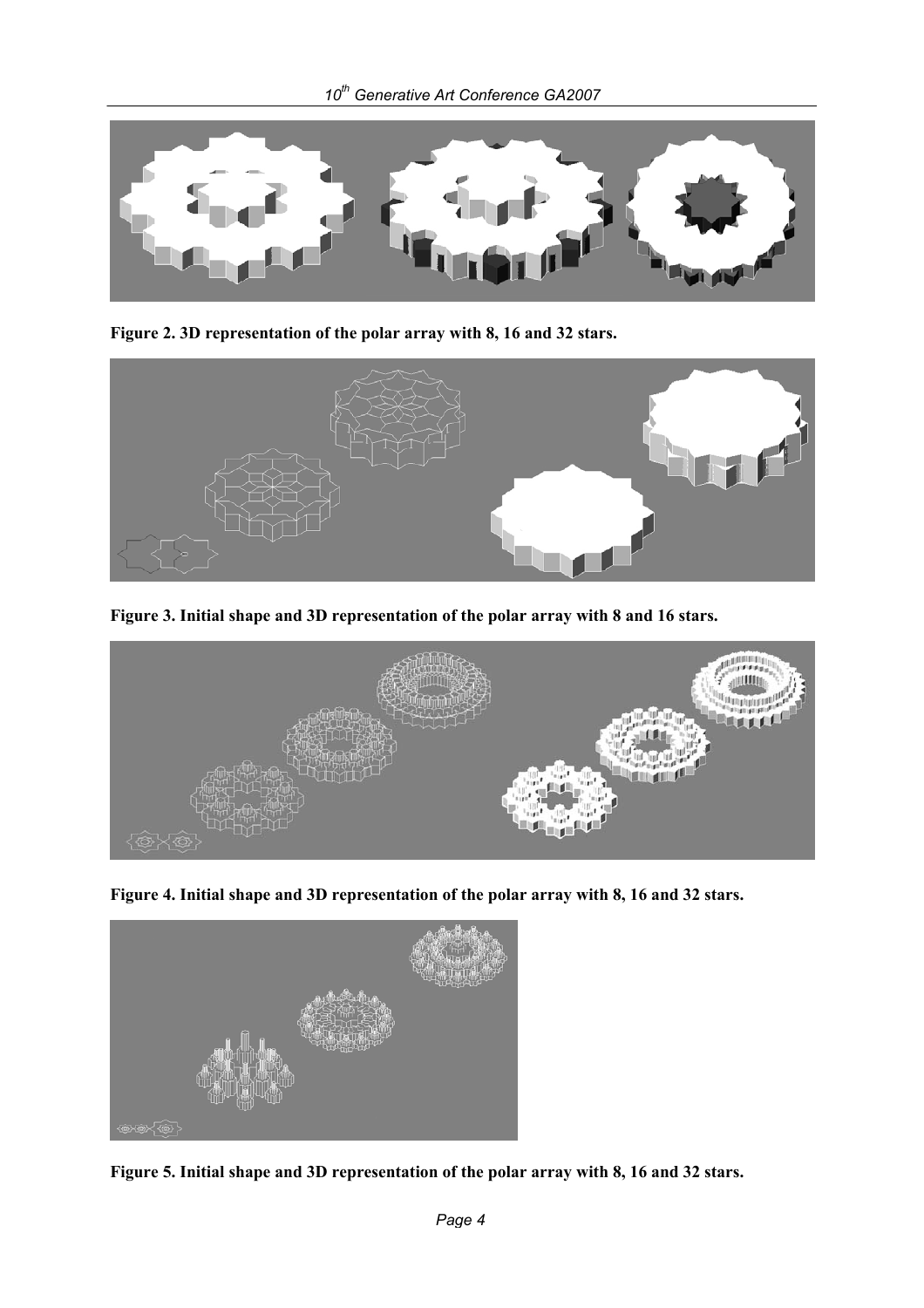

**Figure 6. 3D representation of the polar array with 16 and 32 stars.**



**Figure 7. 3D representation and the base pattern.**



**Figure 8. Initial shape and 3D representation of the polar array with 8, 16 and 32 stars.** 

One of the patterns is generated with scripts (Figure 9). In the near future, the main aim is to improve and transfer all of the rule-sets and the measurements to a programming language and generate a computer implementation to study further design innovations with different patterns and rule-sets in two and three dimensions.



**Figure 9. Script-based generated form.**

*Page 5*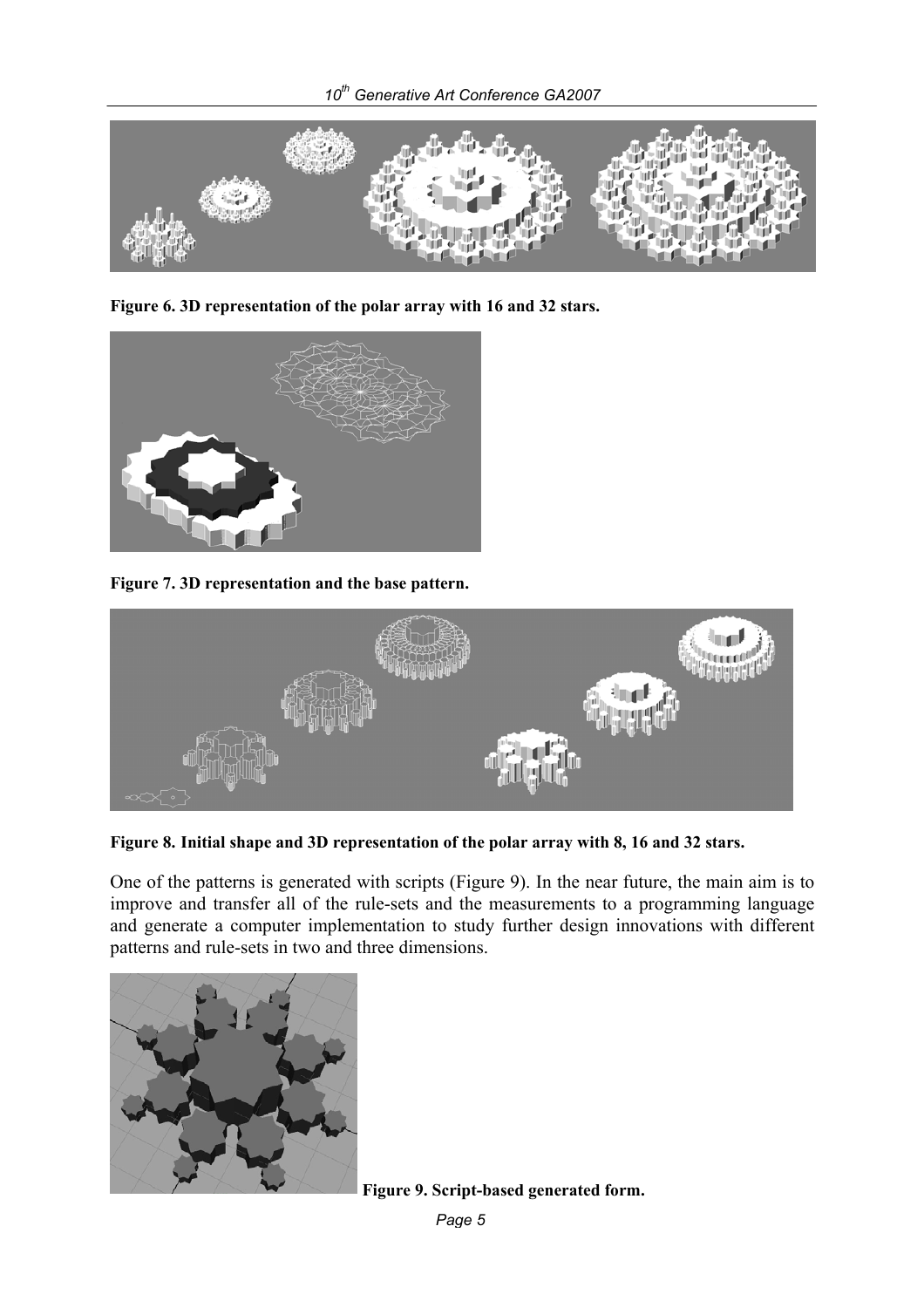*10th Generative Art Conference GA2007* 



**Figure 10. 3d representation of partially polar array with 4 and 8 stars.** 

Throughout the history, some simple repetitive patterns were used as a starting point for architectural layouts, landscape designs or urban planning. In this research, generic patterns from previous study used as a basis for three dimensional form generation explorations [13]. In the future, structural aspects, columns - beams and interior spatial organizations are going to be considered and resultant forms are going to be improved to respond to these necessities.

# **4. Conclusion**

In Islamic art, there are both floral and geometric patterns. In this study, the grammar rules for geometric Islamic patterns are used as a basis for form generation methods. These geometric patterns are the origin of Islamic art. The stylistic features are correlated with structural framework and social, material, and individual forces. Today, there are CAD programs to help designers to explore innovative design potentials. The resultant forms from this study can be used in the conceptual phase of the designs of restaurants, hospitals, libraries, art galleries, hotels, houses and religious buildings, landscape designs and even in urban planning layouts. This is a preliminary study to design three dimensional forms with pattern grammars and Islamic patterns. The resultant forms are simple, but very inspirational. In the near future, the main aim is to improve and transfer all the rule-sets and the measurements to a programming language and generate a computer implementation to study further design innovations with different patterns and rule-sets in two and three dimensions. This study can be a starting point of more complicated forward studies for innovative designs with historical patterns.

#### **References**

[1] Stiny, G.: 1977, Ice-ray: a note on the generation of Chinese lattice designs, Environment and Planning B, 4, pp. 89-98.

[2] Rollo, J.: 1995, Triangle and t-square: the windows of Frank Lloyd Wright, Environment and Planning B: Planning and Design, 22, pp. 75-92.

[3] Cagdas, G.: 1996, A shape grammar: the language of traditional Turkish houses, Environment and Planning B: Planning and Design, 23, pp. 443-464.

[4] Knight, T. W.: 1986, Transformations of the Meander Motif on Greek Geometric Pottery, Design Computing 1, pp. 29-67.

[5] Knight, T. W.: 1980, The Generation of Hepplewhite-style chair back designs, Environment and Planning B: Planning and Design, 7, pp. 227-238.